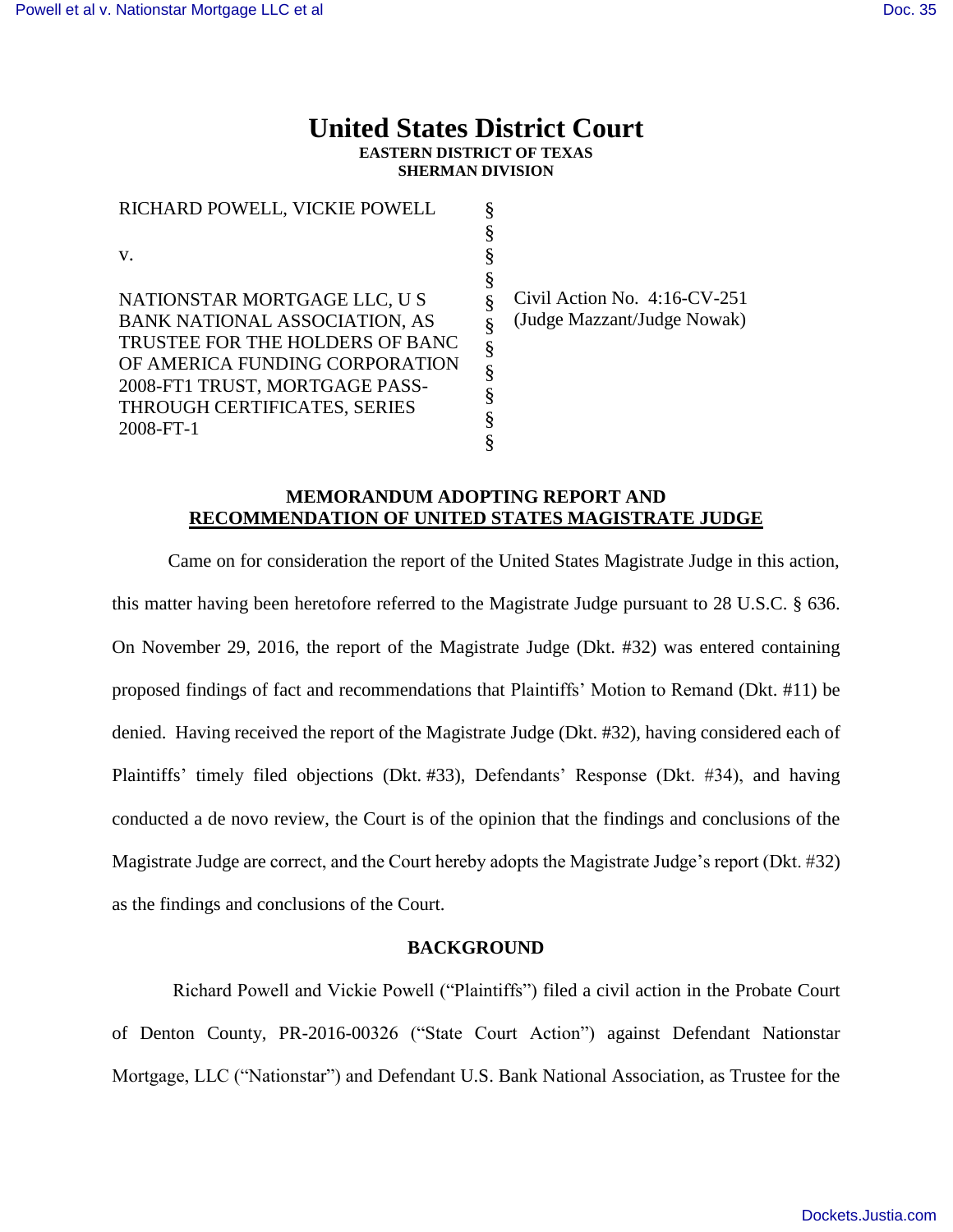holders of Bank of America Funding Corporation 2008-FT1 Trust, Mortgage Pass-Through Certificates Series 2008-FT1 ("U.S. Bank"). Plaintiffs seek a declaratory judgment that, because their loan has been accelerated for more than four years, the Deed of Trust is void pursuant to Texas Civil Practice and Remedies Code § 16.035(d) and consequently U.S. Bank and any servicer acting on behalf of U.S. Bank is barred from enforcing their rights under the Deed of Trust (and foreclosing on the Property).

By way of background, on January 18, 2006, Plaintiffs executed a Note payable to Bank of America, N.A., and a Deed of Trust to secure payment of the Note for the refinance of real property located at 11697 Keystone Drive, Frisco, Texas 75034 fka 11697 Purgatory, Frisco, Texas 75034 ("Property"). On June 15, 2011, the Deed of Trust was assigned to U.S. Bank. BAC Home Loans Servicing, LP acted as the servicer on the Property for U.S. Bank until July 2013, at which time Nationstar became the loan servicer. Plaintiffs allege they first received a notice of acceleration on June 22, 2011 from BAC Home Loans Servicing, LP. Years later, on March 15, 2016, Plaintiffs received a "Notice of Foreclosure Sale" related to the Property. On March 30, 2016, Plaintiffs filed the instant suit against Nationstar and U.S. Bank seeking to prevent a foreclosure sale scheduled for April 5, 2016.

U.S. Bank filed its Notice of Removal for the instant suit on April 13, 2016. U.S. Bank asserts that this Court has diversity jurisdiction because Nationstar is a nominal party, and thus, diversity jurisdiction exists. On May 16, 2016, Plaintiffs filed a Motion to Remand, and on May 27, 2016, U.S. Bank filed a Response. Plaintiffs filed a Reply on June 6, 2016, and at the request of the Court, U.S. Bank filed a Supplemental Response in late July. The Magistrate Judge entered a report and recommendation on November 29, 2016, recommending Plaintiffs' Motion to Remand be denied (Dkt. #32). Specifically, the Magistrate Judge found that Nationstar is a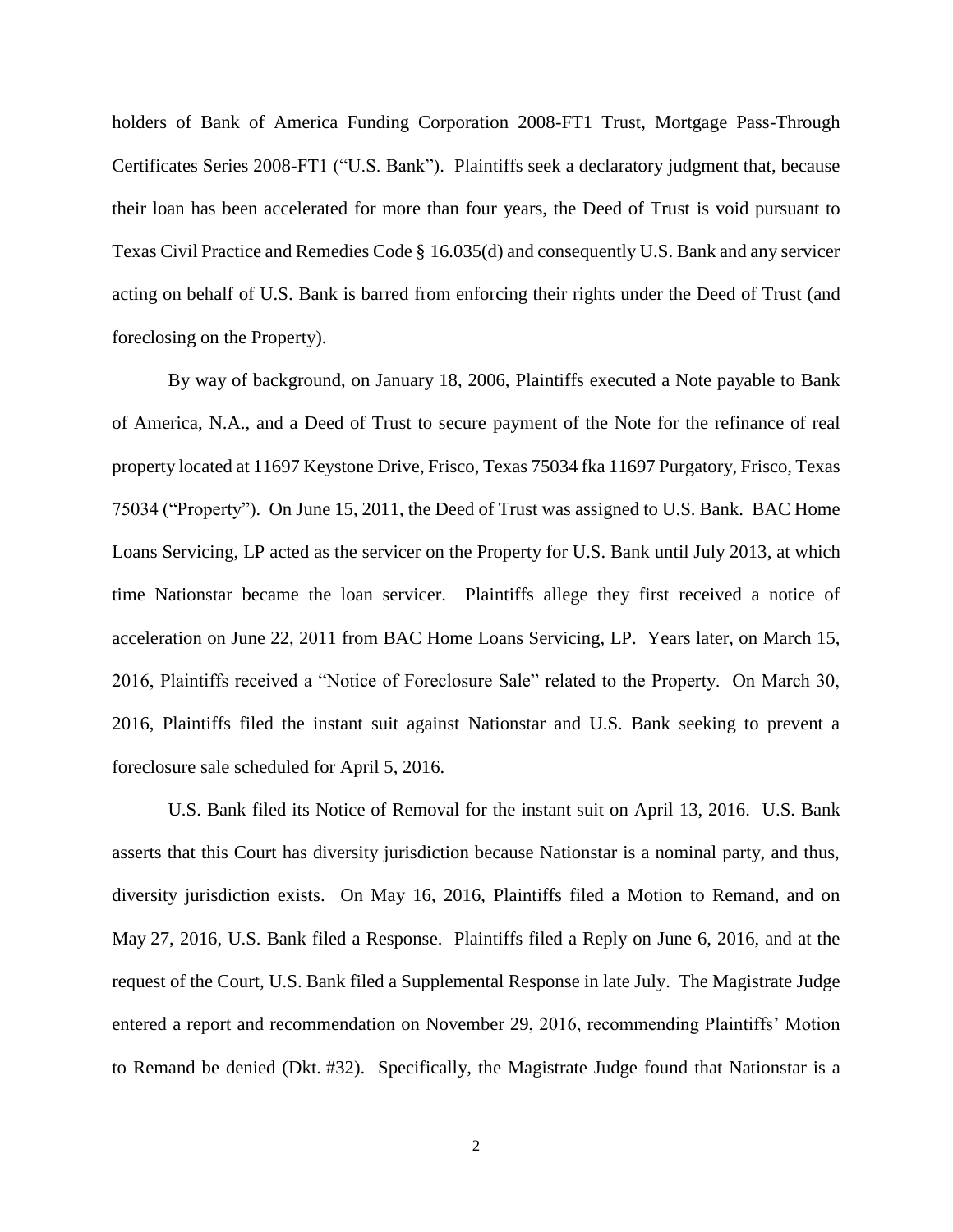nominal party and; accordingly, should not be considered in the Court's diversity jurisdiction analysis. Subsequently, on December 12, 2016, Plaintiffs filed their objection to the Magistrate Judge's report and recommendation. On December 16, 2016, U.S. Bank filed its Response.

#### **ANALYSIS**

Under the law, a party who files timely written objections to a magistrate judge's report and recommendation is entitled to a de novo determination of those findings or recommendations to which the party specifically objects. 28 U.S.C.  $\S$  636(b)(1)(c); Fed. R. Civ. P. 72(b)(2)-(3). Plaintiffs object generally that equity demands Nationstar remain as a party to this suit. Plaintiffs argue that Nationstar is not a nominal party because it has been authorized by agreement with U.S. Bank to service the mortgage, all contact related to the Loan goes directly through Nationstar, and Nationstar has a substantial, significant relationship to the Loan.

"The grandaddy case in our circuit dealing with nominal parties and removal is *Tri–Cities Newspapers, Inc.*, 427 F.2d 325 (5th Cir. 1970)." *Farias v. Bexar Cty. Bd. of Trustees for Mental Health Mental Retardation Servs.*, 925 F.2d 866, 871 (5th Cir. 1991); *see Schmelzer v. Nationstar Mortgage, LLC, et al.*, No. 4:16-cv-389, 2016 WL 4368735, \*2 (E.D. Tex. Aug. 16, 2016). "The *Tri–Cities* test of whether defendants are nominal parties 'is whether in the absence of the [defendant], the Court can enter a final judgment consistent with equity and good conscience which would not be in any way unfair or inequitable to the plaintiff.'" *Farias*, 925 F.2d at 871. Plaintiffs cite *Farias* for the notion that "equity is the major concern in the nominal party inquiry," and should govern the result herein (which Plaintiffs assert is to remand).

Here, the absence of Nationstar would not prevent this Court from entering a final judgment entirely consistent with the relief sought by Plaintiffs. Indeed, the Eastern District of Texas, and this Court, recently directly confronted the exact factual scenario presented by Plaintiffs' case. In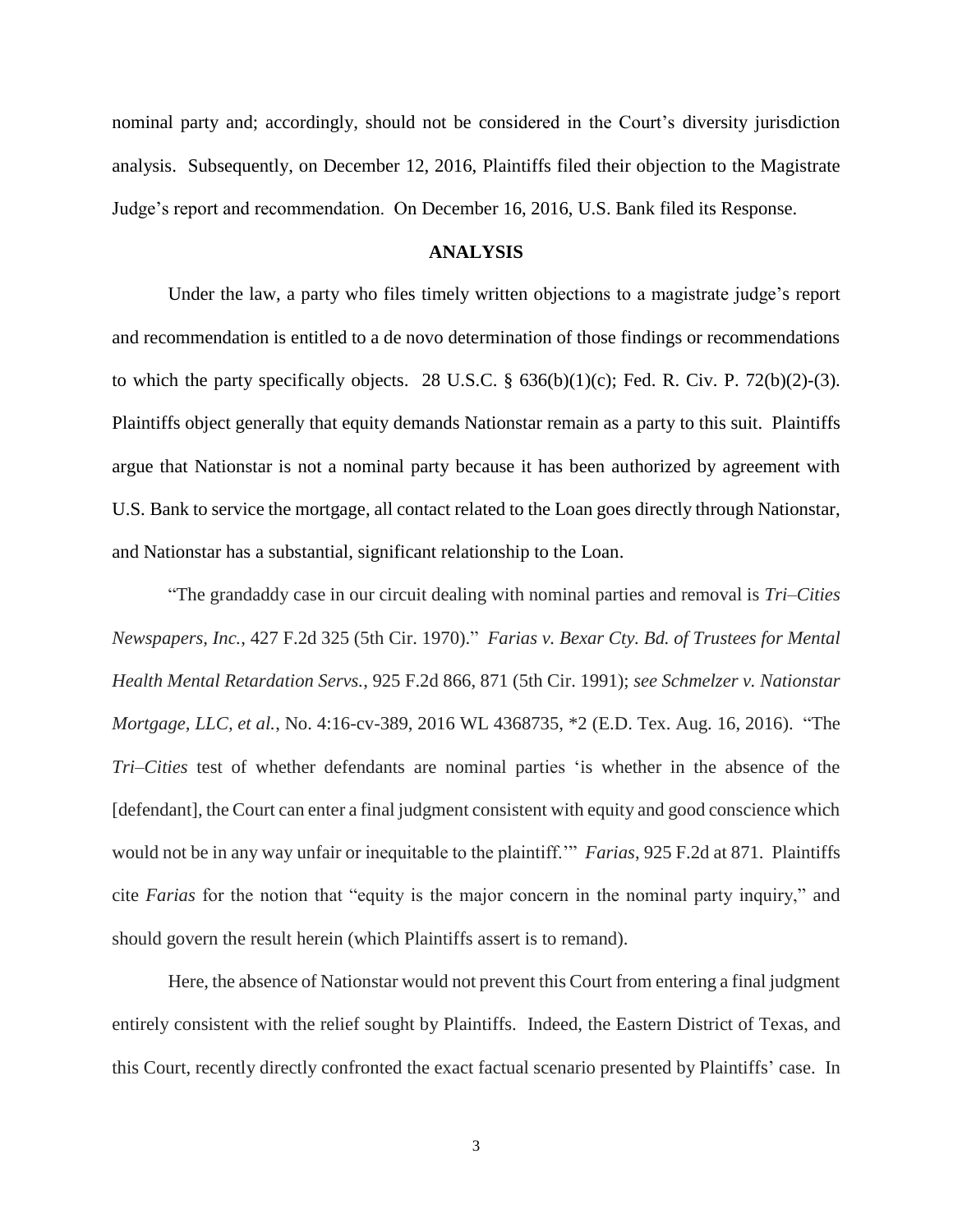*Schmelzer v. Nationstar Mortgage, LLC, et al.*, the District Court was likewise presented with an action filed in the Probate Court of Denton County, Texas against both the mortgage servicer (Nationstar) and the mortgagee (Deutsche Bank). No. 4:16-CV-389, 2016 WL 4368735, \*1 (E.D. Tex. August 16, 2016). Therein, the plaintiff—as here—sought a declaration that because her loan had been accelerated for more than four years, foreclosure was barred and argued that the mortgage servicer was a necessary party to the action premised on the servicer's broad authority to act on behalf of the mortgagee. *Id.* at \*3-4. The District Court, after noting that the issue of whether diversity jurisdiction exists is a separate inquiry from whether a servicer can qualify as a real party in interest, found that the Court could enter a final judgment against the mortgagee (which would also be binding on any servicer thereof), assuming the plaintiff prevailed, and give the plaintiff the full relief she requested. *Id.* Accordingly, the mortgage servicer was a nominal party, and the Court denied plaintiff's motion to remand. *Id.* at \*5.

Plaintiffs' objection to the Magistrate Judge's recommendation and report does not attack the application of *Schmelzer*, and the Court sees no reason to stray from *Schmelzer* in a case that is nearly identical in both fact and law. Moreover, Plaintiffs' objection fails to articulate how Nationstar's absence in the instant suit would be inequitable and/or would preclude the Court from entering a final judgment, consistent with the relief sought by Plaintiffs, that is fair and equitable. The fact that "all correspondence is funneled through Nationstar" and, from Plaintiffs' perspective, Nationstar is more involved with the loan, fails to identify any practical effect Nationstar's absence would have on the Court's ability to grant Plaintiffs' requested declaratory relief. Under the circumstances of this case, Nationstar is a nominal party; the only required party is U.S. Bank, the mortgagee. The Court finds, in Nationstar's absence, it could still enter a final judgment against U.S. Bank, giving Plaintiffs the full relief requested in their Petition. Also notable, there are also